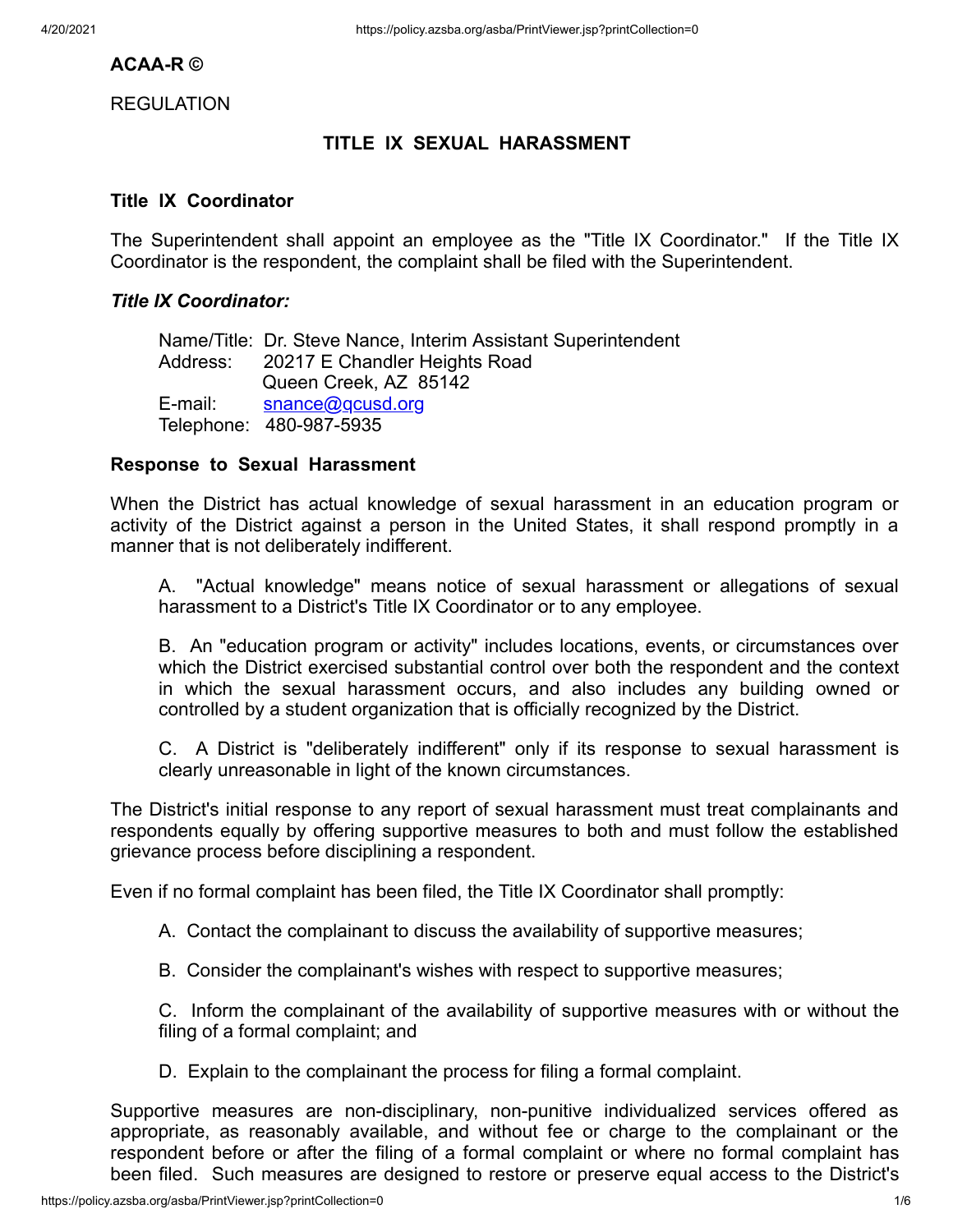education program or activity without unreasonably burdening the other party, including measures designed to protect the safety of all parties or the District's educational environment, or deter sexual harassment. Supportive measures may include counseling, extensions of deadlines or other course-related adjustments, modifications of work or class schedules, and other similar measures. The District shall maintain as confidential any supportive measures provided to the complainant or respondent, to the extent that maintaining such confidentiality would not impair the ability of the District to provide the supportive measures. The Title IX Coordinator is responsible for coordinating the effective implementation of supportive measures.

The District may remove a respondent from the District's education program or activity on an emergency basis, provided that the District undertakes an individualized safety and risk analysis, determines that an immediate threat to the physical health or safety of any student or other individual arising from the allegations of sexual harassment justifies removal, and provides the respondent with notice and an opportunity to challenge the decision immediately following the removal. This provision may not be construed to modify any rights under the Individuals with Disabilities Education Act, Section 504 of the Rehabilitation Act of 1973, or the Americans with Disabilities Act.

### **Response to a Formal Complaint**

"Formal complaint" means a document filed by a complainant or signed by the Title IX Coordinator alleging sexual harassment against a respondent and requesting that the District investigate the allegation of sexual harassment. At the time of filing a formal complaint, a complainant must be participating in or attempting to participate in the education program or activity of the District with which the formal complaint is filed. A formal complaint may be filed with the Title IX Coordinator in person, by mail, or by electronic mail, by using the contact information listed above, and by any additional method designated by the District that results in the Title IX Coordinator receiving the complaint.

The District may place a non-student employee respondent on administrative leave during the pendency of a grievance process in response to a formal complaint. This provision may not be construed to modify any rights under Section 504 of the Rehabilitation Act of 1973 or the Americans with Disabilities Act.

For the purpose of addressing formal complaints of sexual harassment, this grievance process shall comply with the following basic elements:

A. Provide written notice to all parties upon receipt of complaint, which must include:

1. Notice of the District's formal grievance process, including any informal resolution process;

2. Notice of the allegations, including sufficient details to allow respondent to prepare a response (such as the identities of the parties involved in the incident, if known, the conduct allegedly constituting sexual harassment, and the date and location of the alleged incident);

3. A statement that the respondent is presumed not responsible for the alleged conduct and that a determination regarding responsibility is made at the conclusion of the grievance process;

 4. Notice that the parties may have an advisor of their choice, who may be, but is not required to be, an attorney, and may inspect and review evidence; and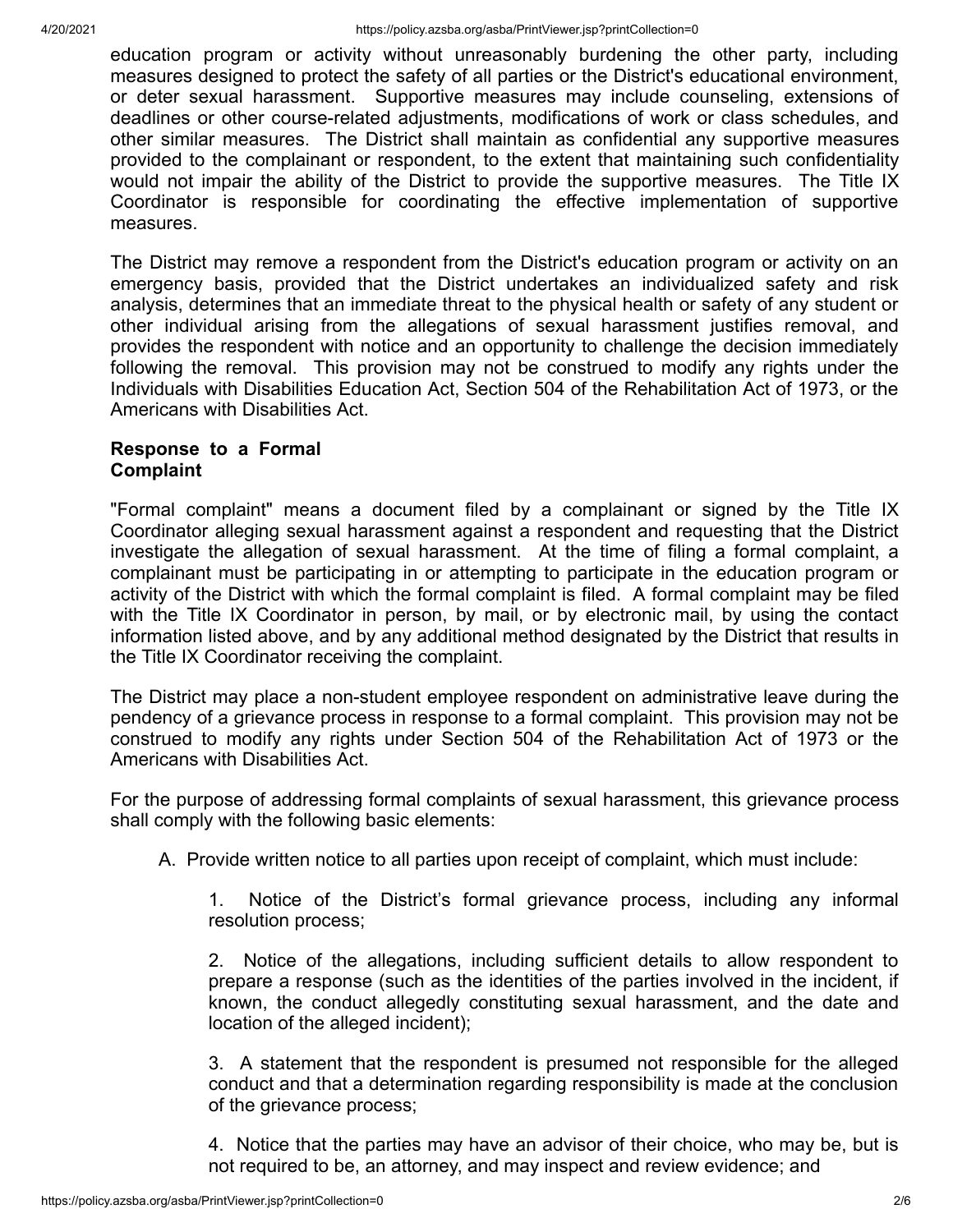5. Notice of any provision in the District's code of conduct that prohibits knowingly making false statements or providing false information in the grievance process.

B. Treat complainants and respondents equitably;

C. Require an objective evaluation of all relevant evidence;

D. Require that the Title IX Coordinator, investigator, decision-maker, or any person designated by the District to facilitate an informal resolution process, be properly trained and not have a conflict of interest against complainants and respondents generally or against the particular complainant and respondent;

E. Include a presumption that the respondent is not responsible for the alleged conduct until a determination has been made at the conclusion of the grievance process;

F. Include reasonably prompt timeframes for the conclusion of the grievance process;

G. Describe or list the possible disciplinary sanctions and remedies that may be implemented following a determination of responsibility;

H. State that the District uses a preponderance of evidence standard to determine responsibility;

I. Include the procedures and permissible reasons for appeal by a respondent or a complainant;

J. Describe the range of supportive measures available to complainants and respondents; and

K. Not require, allow, or use evidence or questions that constitute or seek legally privileged information, unless the privilege is waived.

If the conduct alleged in a formal complaint does not meet the Title IX definition of sexual harassment as established in Governing Board policy, did not occur in the District's education program or activity, or did not occur against a person in the United States, then the District shall dismiss the allegations for purposes of Title IX but may still address the allegations in any manner the District deems appropriate under other District policies.

The District may dismiss a formal complaint or any allegations therein, if at any time:

A. The complainant notifies the Title IX Coordinator in writing that the complainant would like to withdraw the formal complaint or any allegations therein;

B. The respondent is no longer enrolled or employed by the District; or

C. Specific circumstances prevent the District from gathering evidence sufficient to reach a determination as to the formal complaint or allegations therein.

Upon dismissal of a formal complaint or any allegations therein, the District shall promptly send written notice of the dismissal, including the reasons for the dismissal, simultaneously to the parties.

When investigating a formal complaint and throughout the grievance process, the District shall:

A. Ensure that the burden of proof and the burden of gathering evidence rests on the District and not on the parties, except that certain treatment records cannot be obtained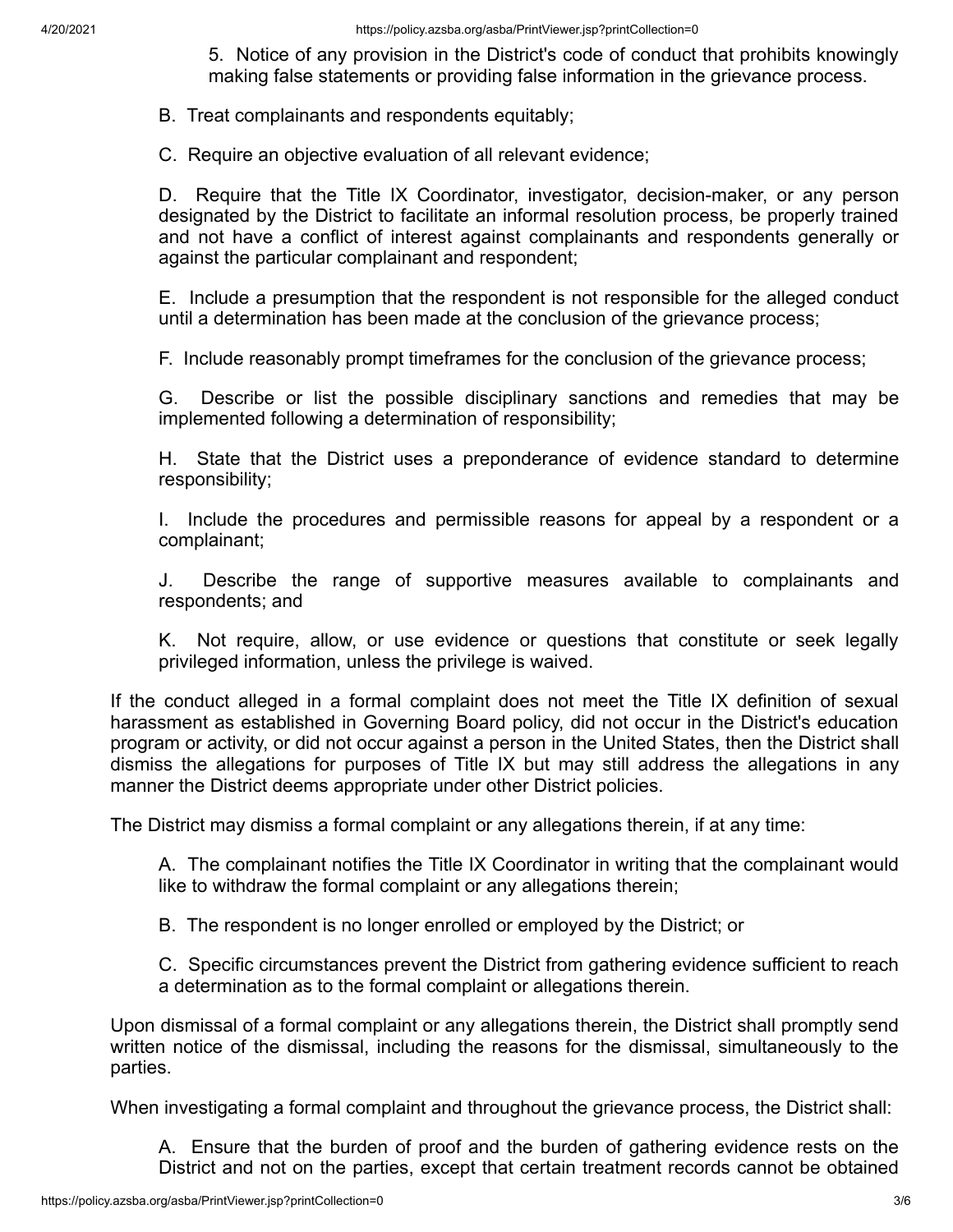without voluntary, written consent of a party;

B. Provide an equal opportunity for the parties to present witnesses and evidence;

C. Not restrict the ability of either party to discuss the allegations or to gather and present evidence;

D. Provide the parties with the same opportunities to have others present during any meeting or grievance proceeding;

E. Provide, to a party whose participation is invited or expected, written notice of the date, time, location, participants, and purpose of any meeting or grievance proceeding, with sufficient time for the party to prepare to participate;

F. Provide both parties an equal opportunity to inspect and review any evidence so that each party can meaningfully respond to the evidence prior to the conclusion of the investigation (prior to completion of the investigative report, the investigator will send to each party and the party's advisor, if any, a copy of all evidence gathered during the investigation and will allow the parties at least ten (10) days to submit a written response to any of the evidence); and

G. Create an investigative report that fairly summarizes relevant evidence and, at least ten (10) days prior to a determination of responsibility, send to each party and the party's advisor, if any, the investigative report in an electronic format or hard copy, for their review and written response.

After the District has sent the investigative report to the parties and before reaching a determination regarding responsibility, the decision-makers(s) shall afford each party the opportunity to submit written, relevant questions that a party wants asked of any party or witness, provide each party with the answers, and allow for additional, limited follow-up questions from each party. Questions and evidence about the complainant's sexual predisposition or prior sexual behavior are not relevant, unless such questions and evidence are offered to prove that someone other than the respondent committed the conduct alleged by the complainant, or if the questions and evidence are offered to prove consent.

The decision-maker(s), who cannot be the same person(s) as the Title IX Coordinator or the investigator(s), shall apply the District's established standard of evidence and shall issue a written determination regarding responsibility that includes:

A. Identification of the allegations potentially constituting sexual harassment;

B. A description of the procedural steps taken from the receipt of the formal complaint through the determination, including any notifications to the parties, interviews with parties and witnesses, site visits, methods used to gather other evidence, and hearings held;

- C. Findings of fact supporting the determination;
- D. Conclusions regarding the application of the District's code of conduct to the facts;

E. A statement of and rationale for the result as to each allegation, including a determination regarding responsibility, any disciplinary sanctions the District imposes on the respondent, and whether remedies designed to restore or preserve equal access to the District's education program or activity shall be provided by the District to the complainant; and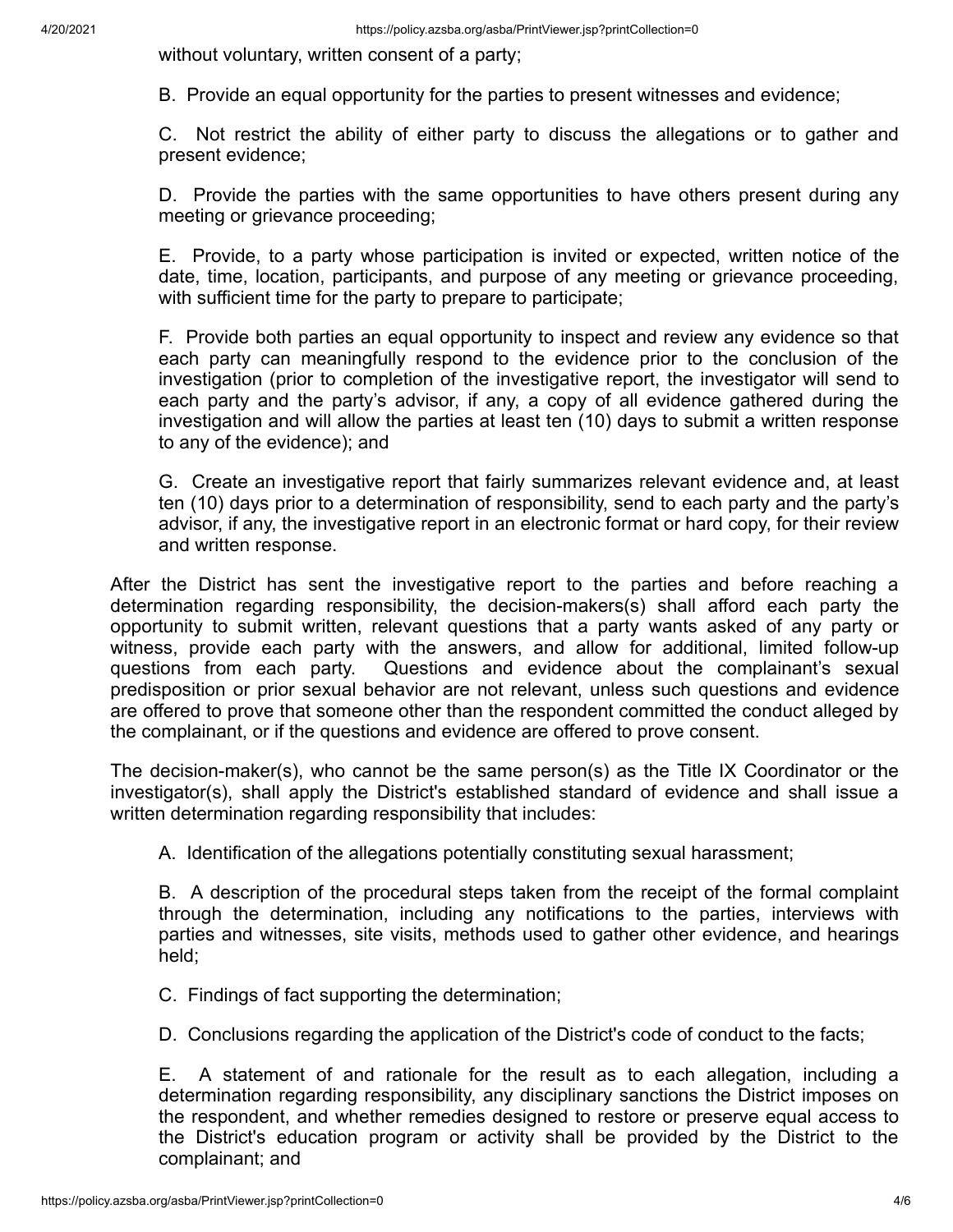F. The District's procedures and permissible bases for the complainant and respondent to appeal.

The District shall provide the written determination to the parties simultaneously. The Title IX Coordinator is responsible for effective implementation of any remedies.

The District shall offer both parties the right to appeal from a determination regarding responsibility and from a dismissal of a formal complaint or any allegations therein, on the following bases:

A. Procedural irregularity that affected the outcome of the matter;

B. New evidence that was not reasonably available at the time the determination regarding responsibility or dismissal was made, that could affect the outcome of the matter; and

C. The Title IX Coordinator, investigator(s), or decision-makers(s) had a conflict of interest or bias for or against complainants or respondents generally or the individual complainant or respondent that affect the outcome of the matter.

As to all appeals, the District shall:

A. Notify the other party in writing when an appeal is filed and implement appeal procedures equally for both parties;

B. Ensure that the decision-maker(s) for the appeal is not the same person as the decision-maker(s) that reached the determination regarding responsibility or dismissal, the investigator(s), or the Title IX Coordinator;

C. Ensure that the decision-maker(s) for the appeal does not have a conflict of interest or bias for or against complainants or respondents generally or an individual complainant or respondent;

D. Give both parties a reasonable, equal opportunity to submit a written statement in support of, or challenging, the outcome;

E. Issue a written decision describing the result of the appeal and the rational for the result; and

F. Provide the written decision simultaneously to both parties.

The District may not require as a condition of enrollment or continuing enrollment, or employment or continuing employment, or enjoyment of any other right, waiver of the right to an investigation and adjudication of formal complaints of sexual harassment. Similarly, the District may not require the parties to participate in an informal resolution process and may not offer an informal resolution process unless a formal complaint is filed. However, at any time prior to reaching a determination regarding responsibility during a formal complaint process, the District may facilitate an informal resolution process, such as mediation, that does not involve a full investigation and adjudication, provided that the District:

A. Provides to the parties a written notice disclosing:

1. The allegations;

2. The requirements of the informal resolution process, including the circumstances under which it precludes the parties from resuming a formal